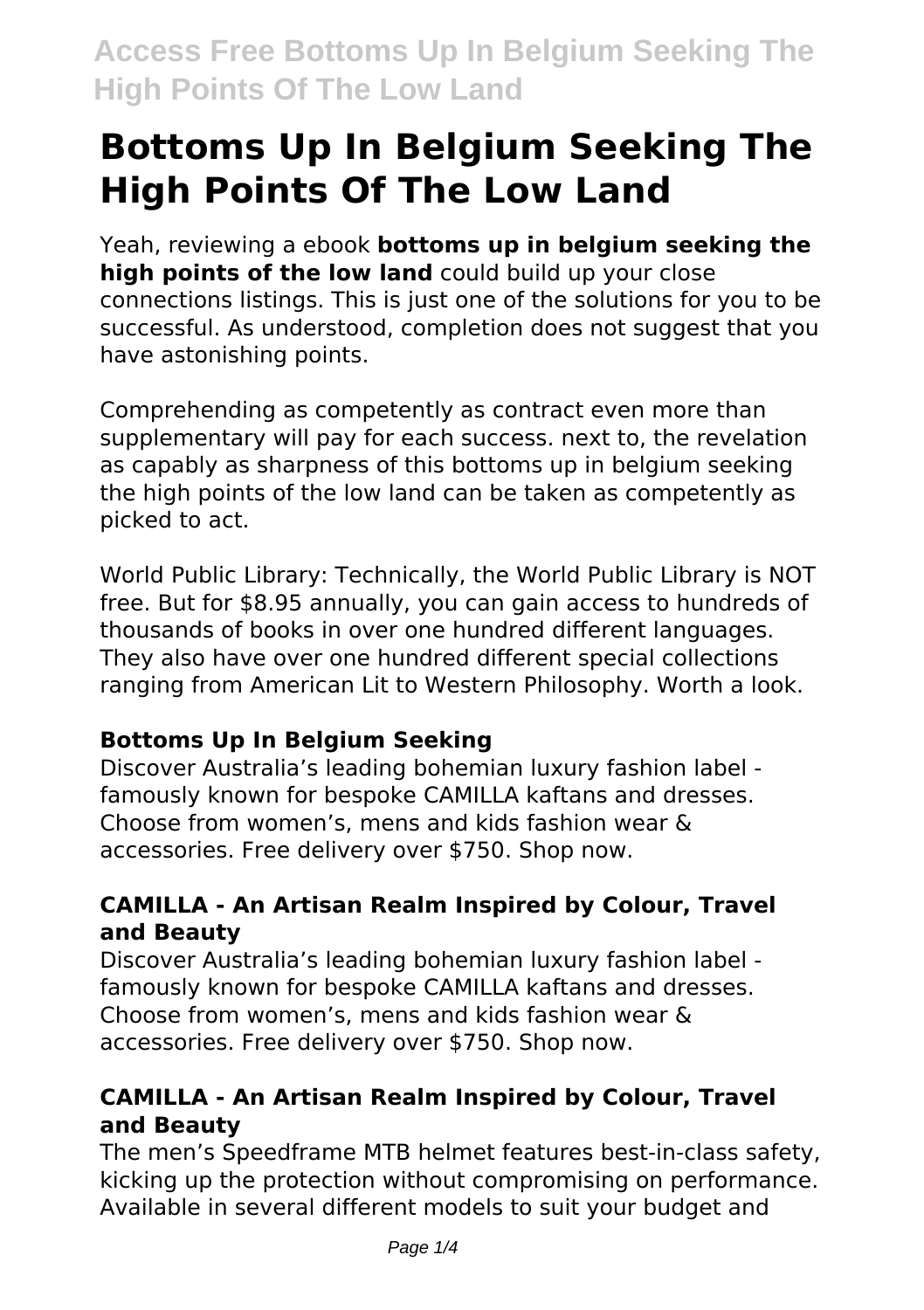style needs, the Speedframe boasts a 360-degree fit system, optimized venting, plus removable moisture-wicking lining for quick washing or replacement when it gets stinky. For those seeking the pinnacle of ...

### **Speedframe Helmet - Aggressive Open-Face | Fox Racing®**

Bottoms Socks Sale Accessories View All Bags & Backpacks Hats Sale Trending Sale New Arrivals Best Sellers New to Running Endorphin Collection Waterproof 4th of July Styles KIDS Trending New Arrivals Top Rated Size Chart Memorial Day Socks Sale Shop By Gender Boys Girls Unisex Shop By Size Little Kid (4 – 10) Big Kid (10.5 & up) View All SALE Men View All New Arrivals Shoes Clothing ...

### **Men's Running Shoes & Running Clothes | Saucony**

Bottoms Socks Sale Accessories View All Bags & Backpacks Hats Sale Trending Sale New Arrivals Best Sellers New to Running Endorphin Collection Waterproof 4th of July Styles KIDS Trending New Arrivals Top Rated Size Chart Memorial Day Socks Sale Shop By Gender Boys Girls Unisex Shop By Size Little Kid (4 – 10) Big Kid (10.5 & up) View All SALE Men View All New Arrivals Shoes Clothing ...

### **Women's Running Shoes, Sneakers & Running Clothes | Saucony**

Those seeking the best breathability and mobility they can lay their hands on gravitate toward Flexair, our high performance, pro level jersey. It'll keep you cool, comfortable and agile in those high-pressure situations. The Fox 360 jersey is no slacker in the features department either, offering a blend of rugged durability and agile movement. And finally, our 180 jerseys mix essential ...

### **Motocross Jerseys - Dirt Bike Jerseys | Fox Racing®**

Discover all the collections by Givenchy for women, men & kids and browse the maison's history and heritage

### **Givenchy official site | GIVENCHY Paris**

Women's Bottoms Trending Product 85- Legging. Leggings are a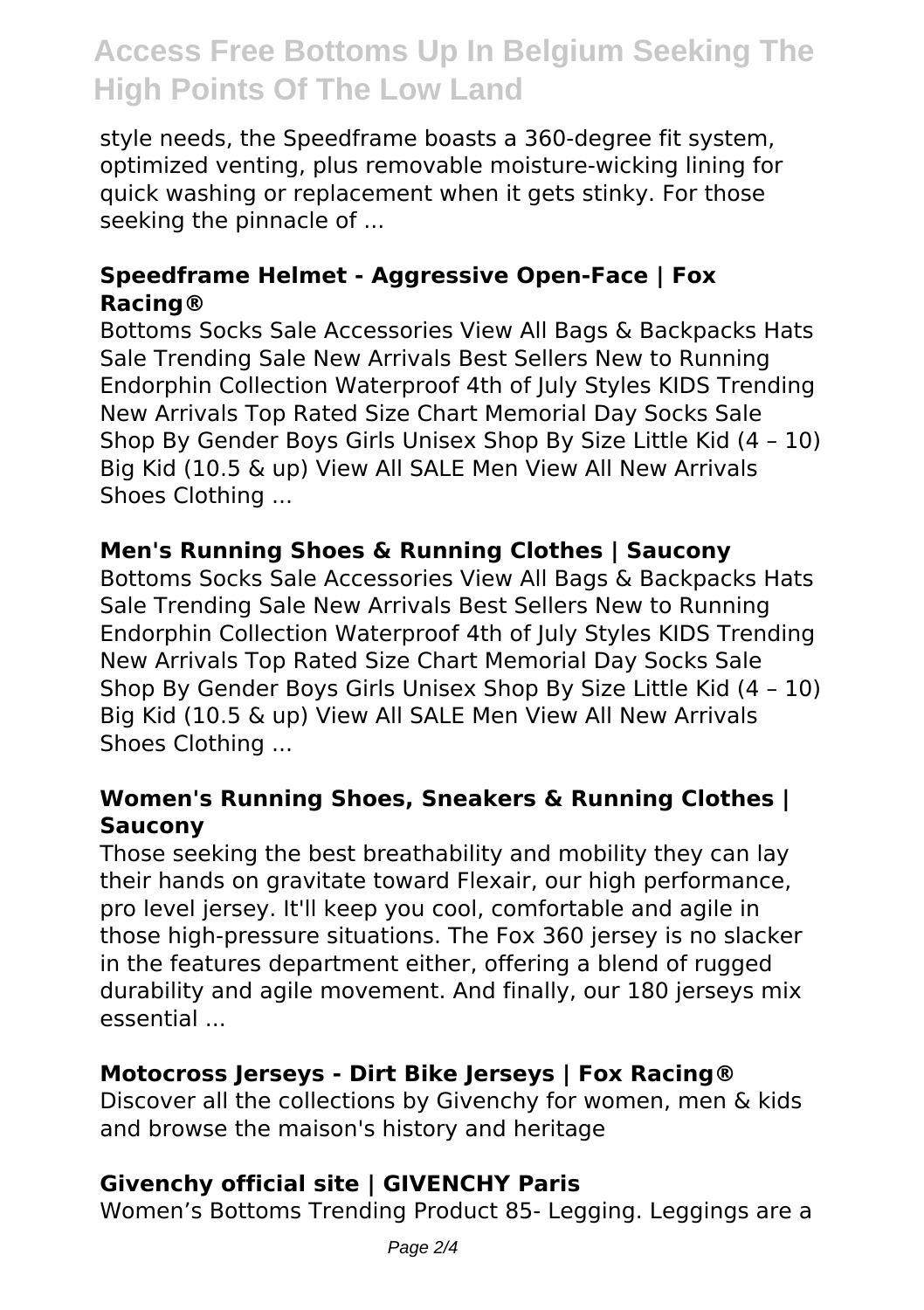popular product among females. These items provide a better stretch, better depth, and great details when worn. The Worldwide trend for leggings is on the consistent rise. How to Target legging on Facebook. Gender: Women; Age Group: 18 – 54

### **91 Trending Products To Sell Online in 2021 [#50 is Winner]**

Christian Louboutin (French: [kʁistjɑ̃ lubutɛ̃]; born 7 January 1963) is a French fashion designer whose high-end stiletto footwear incorporates shiny, red-lacquered soles that have become his signature. Initially a freelance designer for fashion houses, he started his own shoe salon in Paris, with his shoes finding favor with celebrity clientele.

### **Christian Louboutin - Wikipedia**

What started as a company simply rooted in surf lifestyle, has evolved into an influential brand that provides high quality fashion for those seeking performance and comfort in the world of adventure sports. Quiksilver's extension into the ski and snowboard categories was a natural part of the brand's growth, and we continue to be one of the top snowboard brands represented on the ...

### **Quiksilver | Quality Surf Clothing & Snowboard Outwear Since 1969**

Bowser is seeking a third term in office. Jacquelyn Martin - staff, AP District of Columbia Mayor Muriel Bowser, center, arrives for a news conference ahead of DC Pride events, Friday, June 10 ...

### **DC mayor's race reflects Democratic dilemma over policing**

Golfers looking for greater workability and a penetrating trajectory may find a long iron helpful in their set up. What club replaces a hybrid? Hybrids can be replaced by long irons or fairway woods of similar lofts. For example, a player could choose to use a 3-iron, 19 degree hybrid, or 5-wood interchangeably depending on desired performance ...

### **Fairway Woods vs. Hybrids vs. Long Irons | PXG**